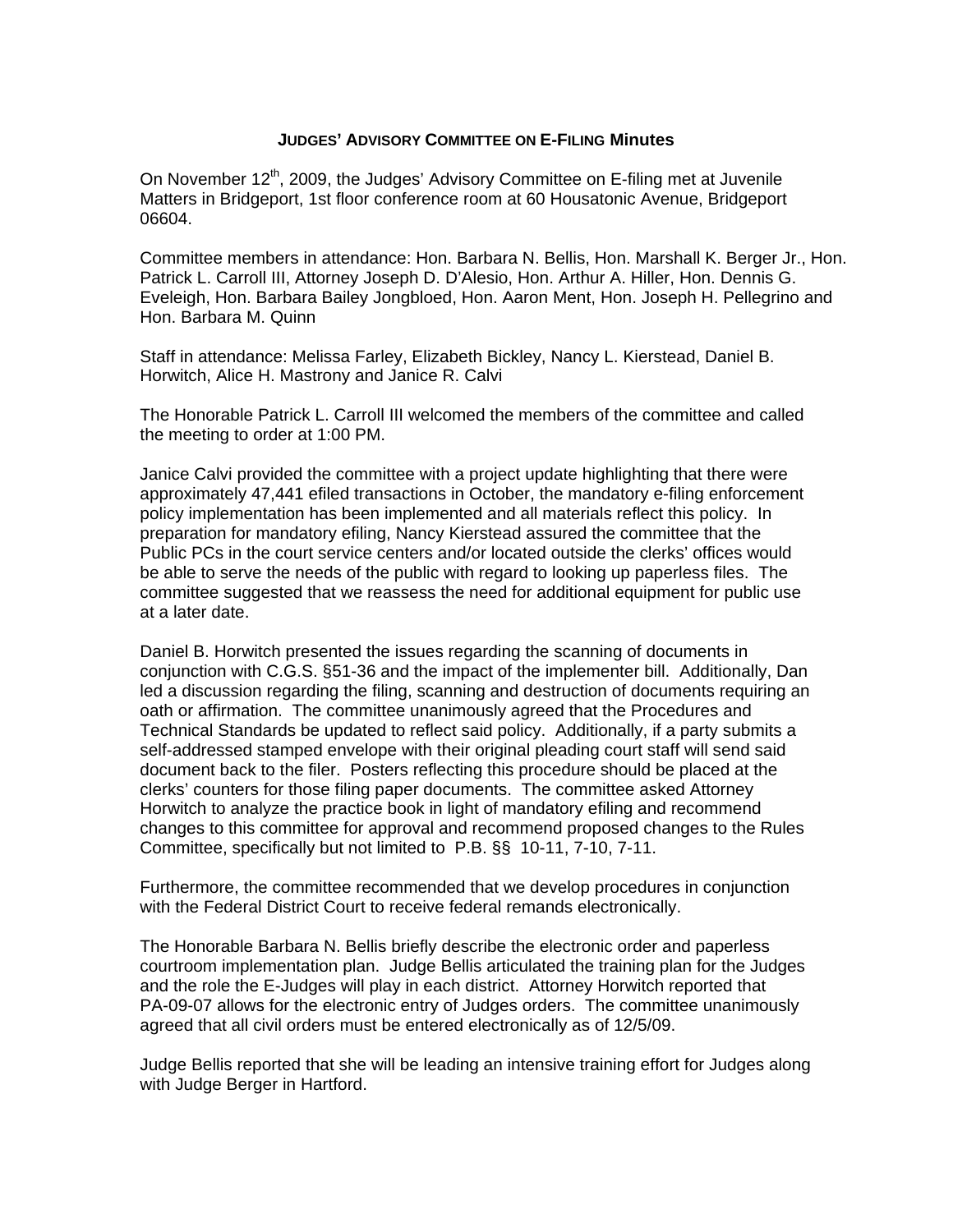Judge Bellis presented the issues with regard to court staff preparing the files electronically. The committee unanimously agreed to leave the issue of prepping files up to each Judge in the district in conjunction with the Chief Clerk in each Judicial District.

Further, the committee endorsed the recommendation that Judge Bellis continue to experiment with electronic trials and serve as the point person for Judges recommended changes to the system.

The Honorable Patrick L. Carroll III presented the committee with issues regarding security and privacy and discussed measures to ensure that Judges' work product remain private and solutions to further ensure that access to the system is protected.

Attorney Calvi reported out on behalf of Mr. DeLuca informing the committee that Judge Support Services has coordinated a team of technicians to visit the courthouses, assess equipment and wiring needs and oversee the deployment of equipment for the identified civil courtrooms. Accordingly, barring any unforeseen issues the deployment of courtroom equipment should be completed on or before 12/31/09.

Attorneys Calvi and Mastrony reported that since July 75+ onsite training sessions have been held at law firms throughout the state, from January 2005 - June 2009 they have conducted 250+ onsite presentations resulting in the training of 2500+ attorneys and support staff. Thus, a recommendation to limit attorney training to courthouses only on Mondays from 1-3:00 PM was unanimously agreed upon by the committee

Additionally, Ms. Calvi reported that in anticipation of the paperless file courthouse training will be conducted for over 225 staff members during the first 2 weeks of December and additional training will be provided throughout the month.

Attorney D'Alesio reported out to the committee regarding the need for project stabilization and organization. The Committee agreed with Attorney D'Alesio's recommendations to stop new development on 11/27 so that training and materials can be completed.

Further, the committee discussed issues surrounding the need for extended support hours for Judges, court staff and the Bar. Attorney D'Alesio explained that until we can organize and educate additional support staff and stagger hours of service, Janice Calvi, Alice Mastrony and Lucio DeLuca will be provide said services as needed. Additionally, the committee recommended that back-up equipment i.e. laptops be available at each district.

Concerns were raise regarding the granting of exclusion to EServices, the committee recommended that a proposal with regard to exclusion reallocation be drafted for the Chief Court Administrator's office to implement.

Judge Carroll led a discussion Administrative Appeals and the electronic submission of the record. Judge Carroll recommended that a workgroup be formed with the section on administrative appeals including Judges Eveleigh, Berger, Cohn, Quinn, Hiller.

Attorney D'Alesio proposed to the committee a recommendation with regard to the continuity of operations when we are paperless and the system is not available. Mr.